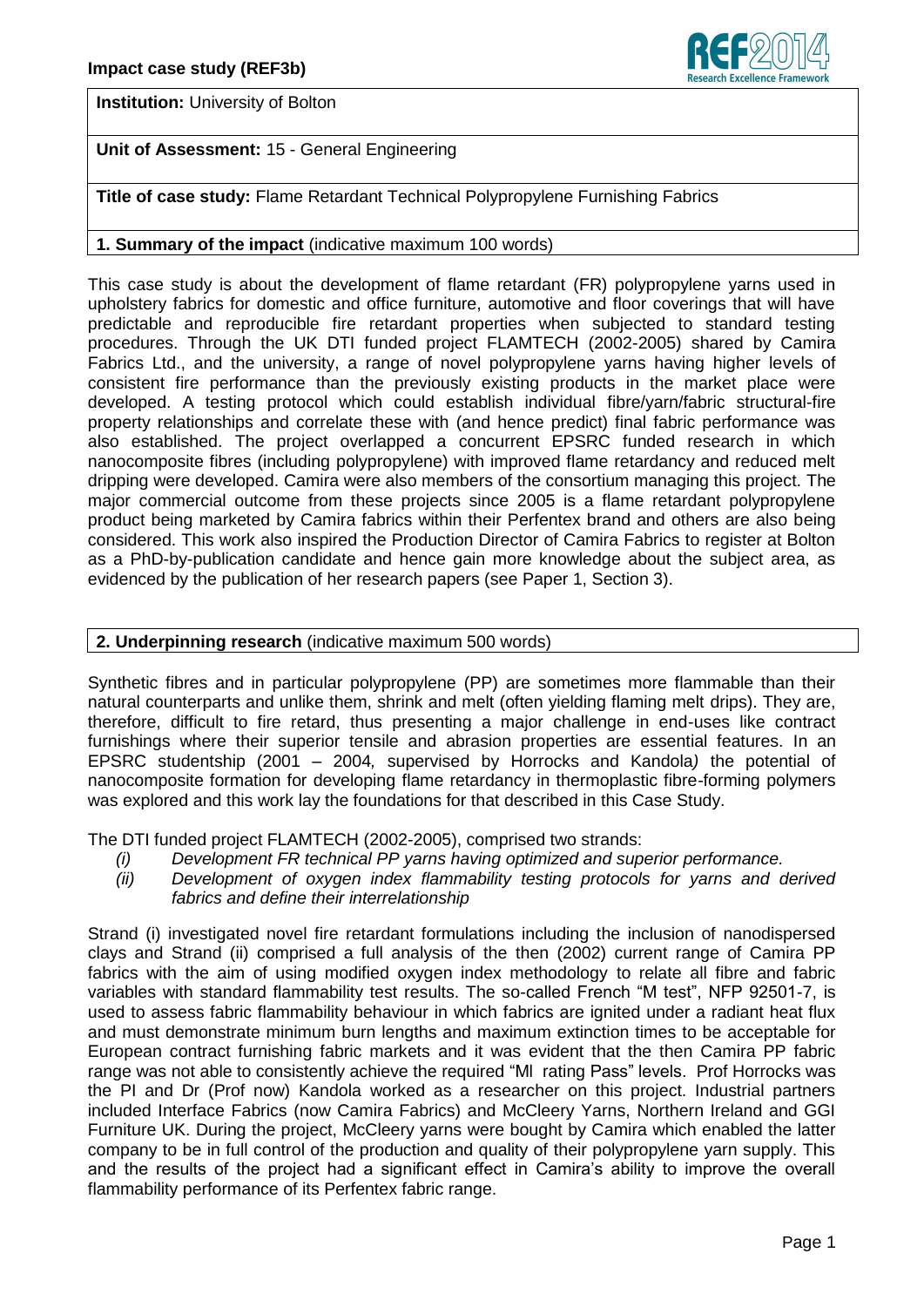#### **Impact case study (REF3b)**



With regard to Strand (i), a range of polypropylene samples containing nanoclays and nonbrominated / brominated flame retardants were prepared and tested for flammability using LOI measurements and thermogravimetric analysis. The results showed that one flame retardant chemical only is not capable of effectively reducing the flammability of polypropylene while maintaining other acceptable fibre properties. However, it was evident that use of synergistic flame retardant moieties can be effective at levels < 5wt-%. The results also emphasised the importance of maximising dispersion of both clay and flame retardant, a factor which became evident during Strand (ii). While this research offered a more fundamental study of the challenges of flame retarding polypropylene, it enabled Camira personnel to gain a greater understanding of the underlying science.

However the satisfactory undertaking of Strand (ii) enabled the company to improve their overall process and so achieve the more immediate and commercially-driven objectives and hence impact of the research. A full analysis of the variables relating to the construction of a range of commercial fabrics was complemented by the design and production of a series of experimentally woven fabrics in which yarn and fabric structural variables were carefully selected and controlled. Both fabric sets were analysed using limiting oxygen index (LOI) and high temperature LOI techniques in order to assess relative fabric flammability behaviour for correlation with the French "M test" results. The variables of fibre colouration pigment, yarn linear density and fabric area density chosen for experimentally woven series of fabrics was based on the results of the analysis of the commercial fabric range. The colouring pigment(s) present within the component fibres was found to have a significant influence on the flammability of the resultant yarn and hence fabric. Thermal stabilities of different pigments commercially used for colouring PP fibres were also studied and the results used to predict their effect on flammability of the fabric. While the outcomes of this study failed to find absolute correlations between identified variables and final "M-test" performance, overall, the company was able to improve its understanding of the problem, introduce greater control of relevant production variables and so enhance the overall flame retardant polypropylene quality and resulting woven fabric performance. This has led to a significant increase in the profitability of this fabric brand.

Inspired by this research Cheryl Kindness, Director of Camira Fabrics started her PhD by publication and published her first paper in 2008 (Reference 1 in Section 3).

The parallel EPSRC and Dstl funded project (2003-2007) with Kandola as Investigator in collaboration with Universities of Salford (later moved to Bolton, Dr Hull (now Prof at UCLAN) and Prof Price) and Sheffield (Prof Ebdon and Dr Hunt)), Acordis UK, Rhodia Specialities UK Ltd, and Unifi, UK collaborative studied inclusion of nanoparticles in synthetic fibres and demonstrated nanoparticle/FR synergism in polypropylene and polyamide 6 filaments. This helped in understanding the synergism between different components in more depth (Ref 2-4, 6 in Section 3 and 3,4 in Section 5)). The project was rated 'tending to internationally leading' by EPSRC review panel. In a subsequent US Army Research office funded project (Natick, 2010) ultrasonification in the polymer melt has been used to improve the dispersion of nanoparticles and flame retardants; this research is still ongoing through a PhD programme (Ref 5 in Section 3).

#### **3. References to the research** (indicative maximum of six references)

- 1. C.Kindness, B.K.Kandola and A.R.Horrocks, Chapter 23: The effect of yarn and fabric construction and colour in respect of red reflectance and pigmentation on the thermal properties and LOI of flame retardant polypropylene fabrics. In : 'Fire Retardancy of Polymers: New strategies and Mechanisms', Ed. T.R.Hull and B.K Kandola, Royal Chemical Society, Cambridge (2009) pp 359 – 377.
- 2. A R Horrocks, B K Kandola , G Smart, S Zhang, T R Hull, 'Polypropylene fibers containing dispersed clays having improved fire performance. I. Effect of nanoclays on processing parameters and fiber properties', J Appl Polym Sci, 106 (3), 1707 – 1717 (2007). (Submitted in RAE 2007)
- 3. G Smart, B.K.Kandola, A R Horrocks and D Marney, 'Polypropylene fibres containing dispersed clays having improved fire performance Part II : Characterisation of fibres and fabrics from nanocomposite PP blends. Polym. Adv Technol, 19, 658 - 670 (2008).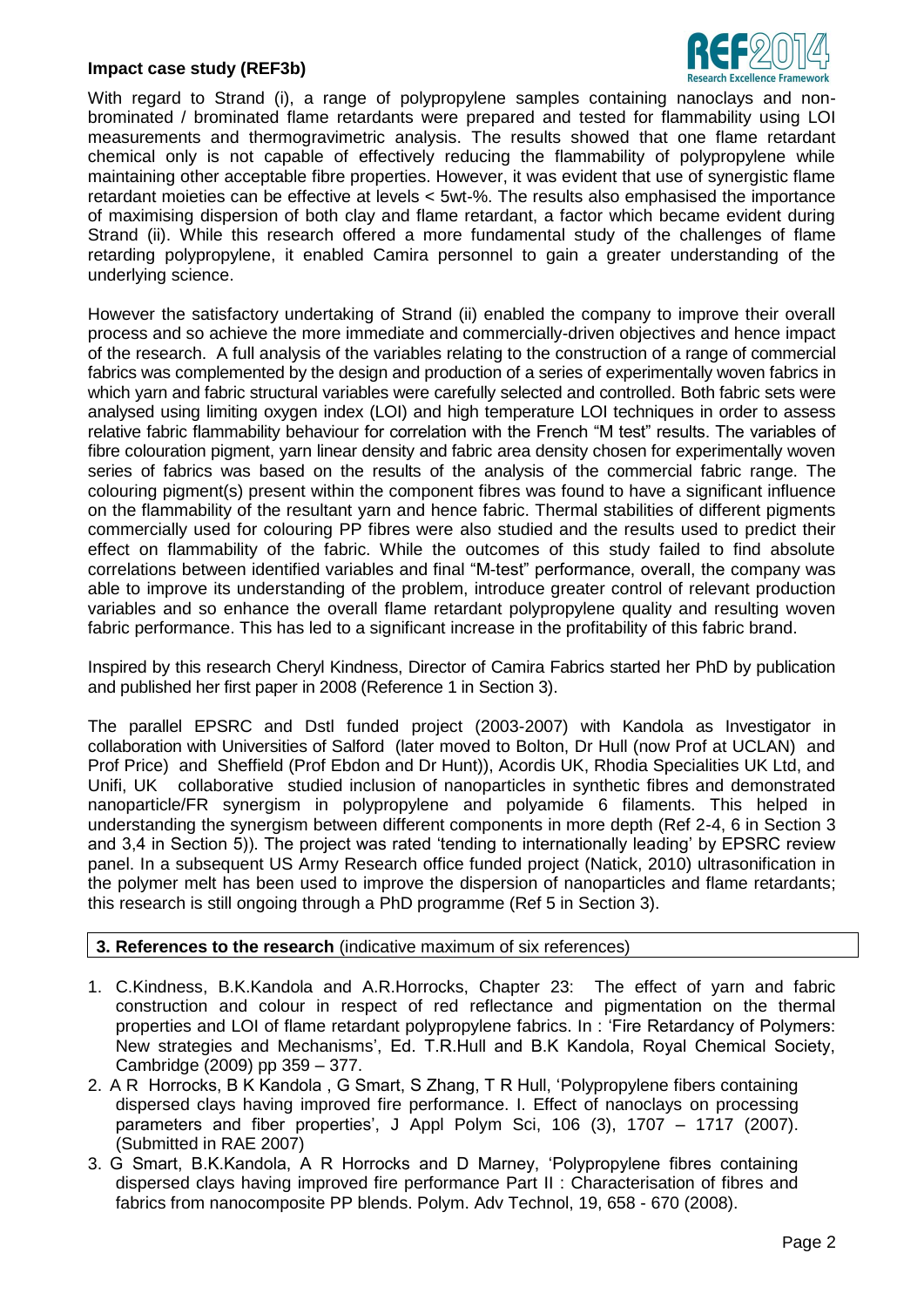## **Impact case study (REF3b)**



- 4. B K Kandola, G Smart, A R Horrocks, S Zhang, T R Hull, P Joseph, J Ebdon, B Hunt, A.Cook, **'**Effect of different compatibilisers on nanoclay dispersion, thermal stability, and burning behavior of polypropylene-nanoclay blends', J Appl Polym Sci, 108 (2), 816 – 824 (2008).
- 5. A.R. Horrocks, B. Kandola, G.J.Milnes, A.Sitpalan and R.L.Hadimani, 'The potential for ultrasound to improve nanoparticle dispersion and increase flame resistance in fibre-forming polymers, *Polym. Degrdn. Stab,* 97, 2511-2523 2012.
- 6. B. K. Kandola, Chapter 24 : Flame Retardancy Design for Textiles. In: Fire Retardancy of Polymeric Materials, Second Edition, Ed. A.B.Morgan and C.A.Wilkie, CRC Press, London, 2009.

#### **4. Details of the impact** (indicative maximum 750 words)

Because of their excellent abrasion and tensile properties coupled with relatively low cost, polypropylene fibres are widely used in manufacturing upholstery fabrics for domestic and contract (eg office, hotels, etc) furniture and automotive floor coverings. Flammability is a significant issue of priority for all sectors of the textile industry due to public safety awareness and stringent regulations controlling the use of products used in public buildings and transport, for example. The disappointingly low levels of achievable flame retardancy, coupled with their ease of melting, severely limit the use of PP yarns in a number of FR applications, however. Polypropylene is difficult to flame retard because: 1) its physical and chemical structures is not suitable for a facile incorporation of reactive flame retardants, 2) high loadings (5-20% w/w) of additives are necessary to confer flame retardance which often both creates processing problems and reduced mechanical properties.

The research carried at Bolton comprised both a fundamental investigation of the underlying fire retardant science coupled with a full analysis of the company's manufacturing process and related fibre/yarn/fabric structural variables. This has enabled Camira fabrics to produce a commercial range of contract upholstery fabrics having consistent fire test performance under the brand name Perfentex. Within this range and in particular, the Citadel and Chateau Plus, have achieved a higher specification of flame retardancy than other commercially available upholstery fabrics which has enabled Camira to develop sales into new geographical and commercial sectors. Since the development of their improved fabrics, sales amounting to £15,157,374 to date have been achieved. The fabrics have been used in public arenas and buildings throughout Europe, increasing the export market for FR polypropylene products over the last eight years significantly. In proportion the export sales of these products has been on average 50% of total sales of value £15,157,374.These furnishing fabrics can pass the required commercial flame retardant tests (notably the French "M-test") and hence, can protect public at large from fire (Ref 2 in Section 5). This has also helped declining UK textile industry in keeping a competitive edge against far eastern competition.

From research point of view, the research has created further interest. The EPSRC/DSTL project of £520K (2003-2008) developed high performance, thermally stable and flame-retardant fibres from polymer nanocomposite materials. Solvay (formerly Rhodia UK) a major UK flame retardant manufacturer and Camira fabrics have played an active part in this project and benefited from the know-how. The project has generated 22 peer reviewed publications, 2 MSc theses, and 16 conference presentations. The research was mentioned in EPSRC Newsline (see Refs 3 and 4 in Section 5). A key variable in optimising nanoparticle activity was found to be the need to maximise their degree of dispersion. Subsequently, the US Army Research Office funded (\$50k, 2009-2010) a project to improve the dispersion of nanoparticles and flame retardant by using ultrasonification in the polymer melt. This research, which has been extended by a PhD student has generated two papers to date.

The director of Camira fabrics, Ms Cheryl Kindness registered as PhD by publication and used the knowledge gained for commercial exploitation.